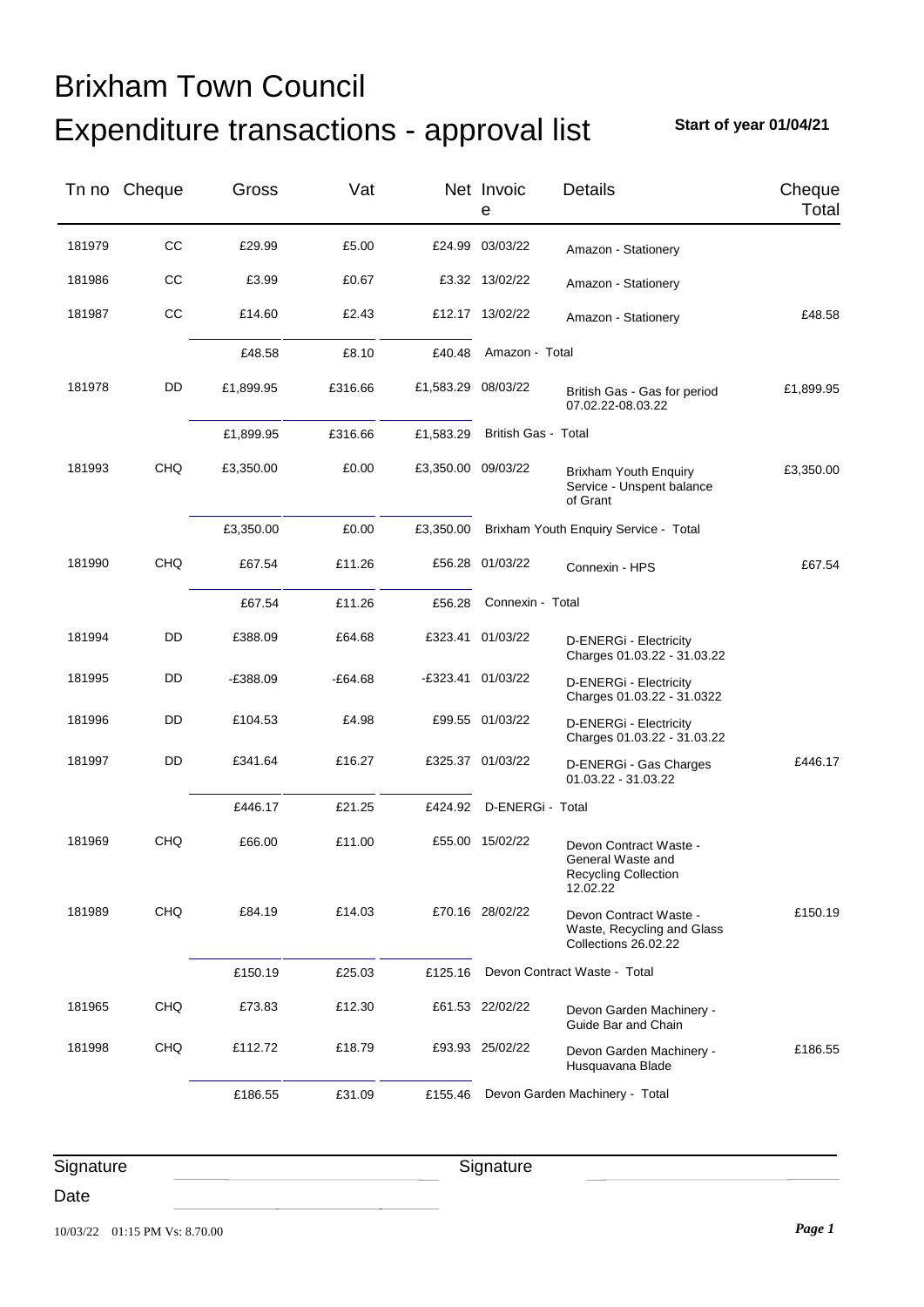## Expenditure transactions - approval list Brixham Town Council

**Start of year 01/04/21**

|           | Tn no Cheque | Gross   | Vat    |         | Net Invoic<br>e         | Details                                                                   | Cheque<br>Total |
|-----------|--------------|---------|--------|---------|-------------------------|---------------------------------------------------------------------------|-----------------|
| 181988    | DD           | £48.77  | £8.13  |         | £40.64 01/03/22         | Fuel Genie - Fuel for vehicle<br>and equipment                            | £48.77          |
|           |              | £48.77  | £8.13  | £40.64  | Fuel Genie - Total      |                                                                           |                 |
| 181981    | <b>CHQ</b>   | £108.00 | £18.00 |         | £90.00 07/03/22         | Geze UK Ltd - Annual<br>Service for disabled access<br>door system        | £108.00         |
|           |              | £108.00 | £18.00 | £90.00  | Geze UK Ltd - Total     |                                                                           |                 |
| 181964    | <b>CHQ</b>   | £456.00 | £76.00 |         | £380.00 21/02/22        | IAC Audit - Interim Audit<br>Inspection                                   | £456.00         |
|           |              | £456.00 | £76.00 | £380.00 | IAC Audit - Total       |                                                                           |                 |
| 181970    | <b>CHQ</b>   | £155.82 | £25.97 |         | £129.85 16/02/22        | Interline - PPE, Hammer &<br><b>Brick Bolster</b>                         | £155.82         |
|           |              | £155.82 | £25.97 | £129.85 | Interline - Total       |                                                                           |                 |
| 181991    | <b>CHQ</b>   | £240.00 | £0.00  |         | £240.00 28/02/22        | Kathryn Mann - Counselling<br>Service for BST                             | £240.00         |
|           |              | £240.00 | £0.00  | £240.00 | Kathryn Mann - Total    |                                                                           |                 |
| 181980    | <b>CHQ</b>   | £74.94  | £12.49 |         | £62.45 04/03/22         | KCOM Group PLC -<br><b>Broadband</b>                                      | £74.94          |
|           |              | £74.94  | £12.49 | £62.45  |                         | KCOM Group PLC - Total                                                    |                 |
| 181982    | DD           | £29.25  | £0.00  |         | £29.25 11/02/22         | Lloyds Bank Plc - Bank<br>Charges 10.01.22-09.02.22                       | £29.25          |
|           |              | £29.25  | £0.00  | £29.25  | Lloyds Bank Plc - Total |                                                                           |                 |
| 181985    | CC           | £676.80 | £0.00  |         | £676.80 03/03/22        | Microsoft Ireland Operations<br>Ltd - Annual Subscription (6<br>licenses) | £676.80         |
|           |              | £676.80 | £0.00  | £676.80 |                         | Microsoft Ireland Operations Ltd - Total                                  |                 |
| 181992    | CHQ          | £610.00 | £0.00  |         | £610.00 01/03/22        | Mrs Ria Dart - Counselling<br>Service for BST                             | £610.00         |
|           |              | £610.00 | £0.00  | £610.00 | Mrs Ria Dart - Total    |                                                                           |                 |
| 181971    | <b>CHQ</b>   | £88.80  | £14.80 |         | £74.00 16/02/22         | Parker Bell - Calibration of<br>Portable Appliance Tester                 | £88.80          |
|           |              | £88.80  | £14.80 | £74.00  | Parker Bell - Total     |                                                                           |                 |
| 181983    | DD           | £44.10  | £7.35  |         | £36.75 01/03/22         | Plan.Com - Mobile Crontact                                                | £44.10          |
|           |              | £44.10  | £7.35  | £36.75  | Plan.Com - Total        |                                                                           |                 |
| Signature |              |         |        |         | Signature               |                                                                           |                 |
| Date      |              |         |        |         |                         |                                                                           |                 |